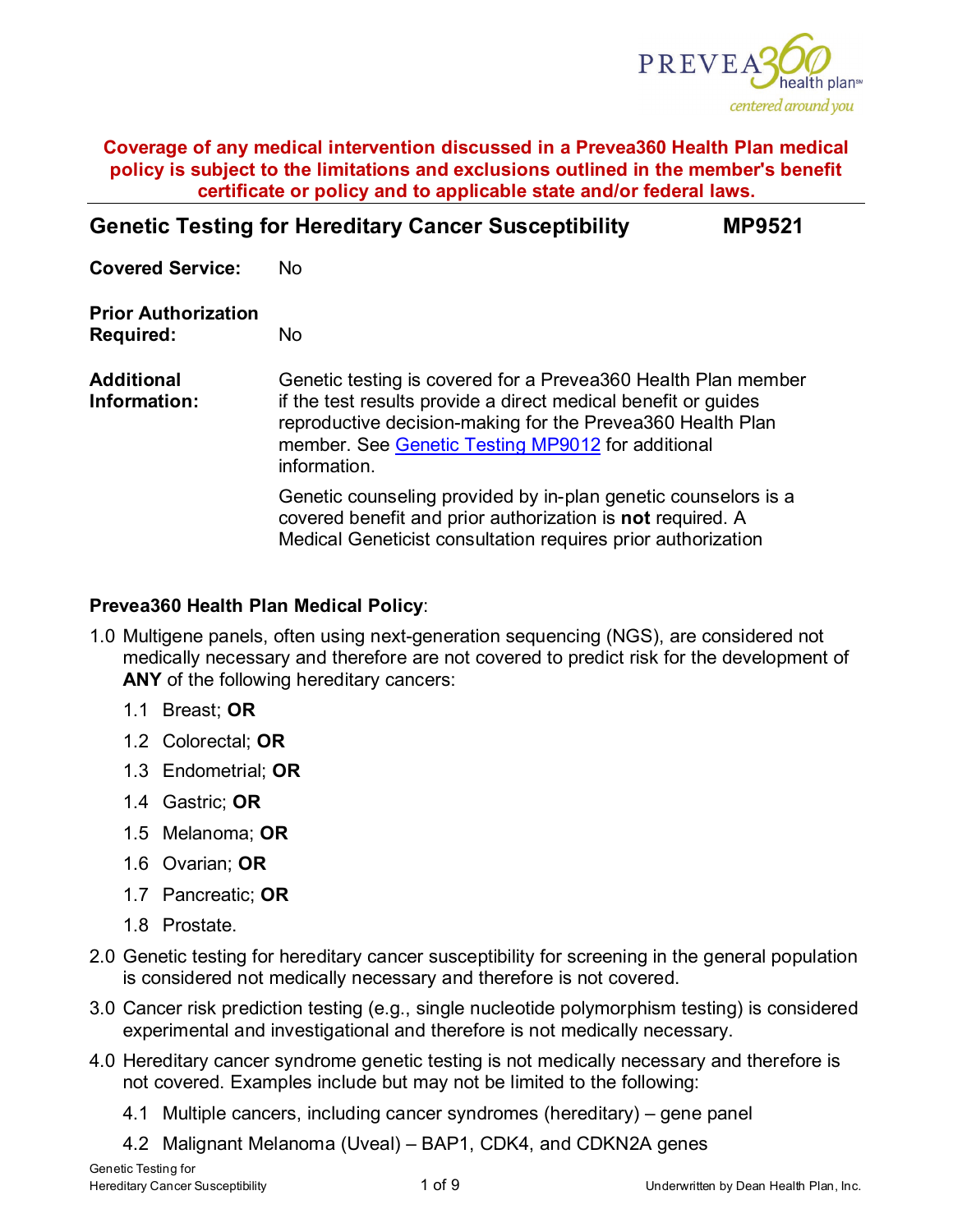

- 4.3 Malignant Melanoma (Cutaneous)
	- 4.3.1 BAP1, CDK4, and CDKN2A genes
	- 4.3.2 Gene expression profiling
- 4.4 MicroRNA Detection Cancer
- 4.5 BreastNext
- 4.6 BROCA Cancer Risk Panel
- 4.7 CancerNext/CancerNext Expanded
- 4.8 Colaris (Myriad Genetics)
- 4.9 ColoNext
- 4.10 Color Hereditary Cancer Test
- 4.11 Coloseq
- 4.12 Comprehensive Cancer Panel
- 4.13 Gynecologic Cancer (Hereditary) gene panel
- 4.14 Hereditary Paraganglioma-Pheochromocytoma Panel
- 4.15 Myelodysplastic Syndromes gene panel
- 4.16 OncoGeneDx gene panels
- 4.17 OvaNext
- 4.18 Pancreatic Cancer (Hereditary) gene panel (PancNext)
- 4.19 Renal Cancer (Hereditary) gene panel
- 4.20 Whole Genome Sequencing cancer
- 5.0 myRisk Hereditary Cancer Panel is considered experimental and investigational.
- 6.0 All other indications not listed above are considered experimental and investigational and therefore are not medically necessary.
- 7.0 Direct to consumer (DTC) genetic testing is not covered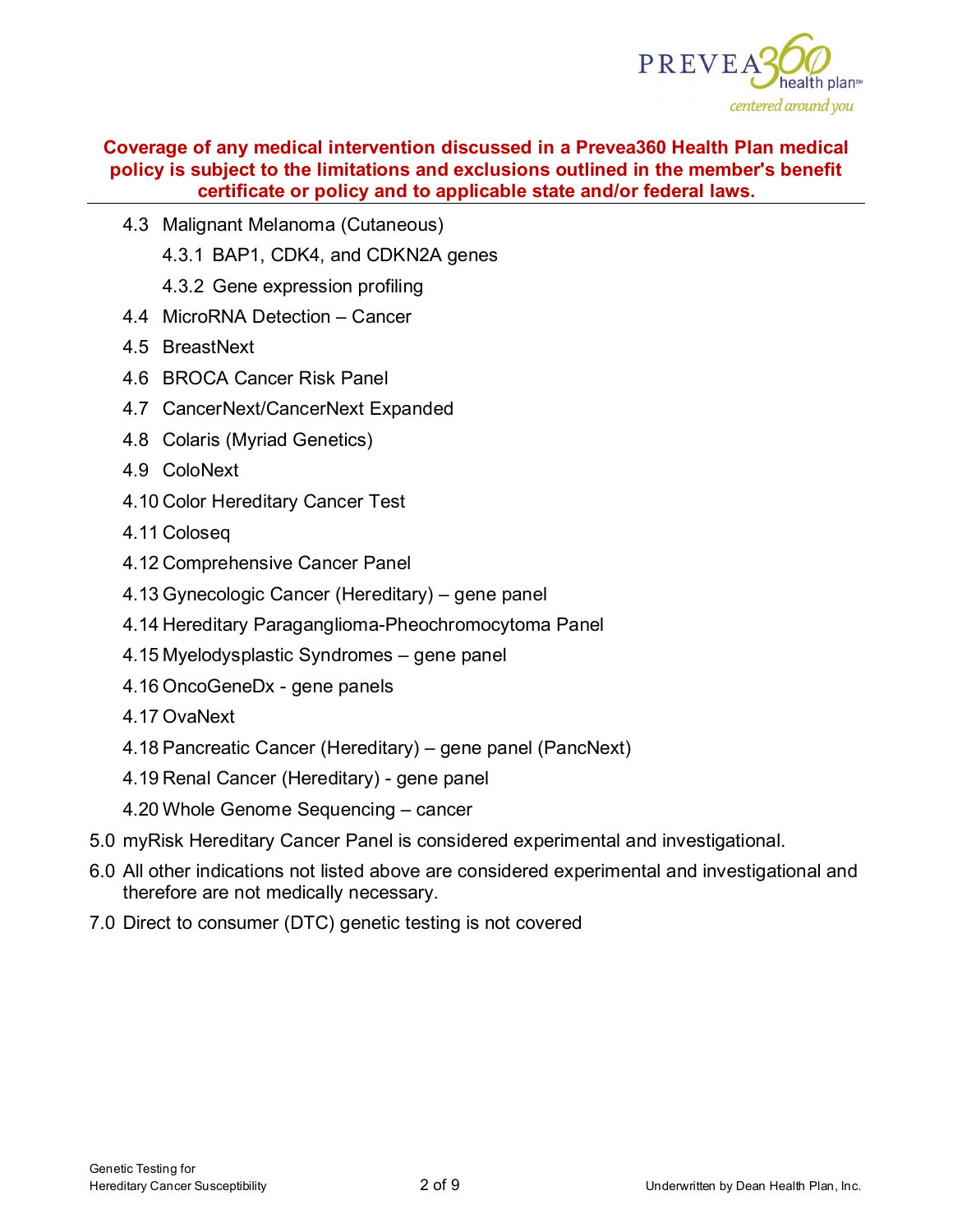

# **CPT/HCPCS Codes Related to MP9520**

The list of codes (and their descriptors, if any) is provided for informational purposes only and may not be all inclusive or current. Listing of a code in this medical policy does not imply that the service described by the code is a covered or non-covered service. Benefit coverage for any service is determined by the member's policy of health coverage with Prevea360 Health Plan. Inclusion of a code above does not imply any right to reimbursement or guarantee claim payment. Other medical policies may also apply*.*

| <b>CPT Code</b> | <b>Description</b>                                                                                                                                                                                                            |
|-----------------|-------------------------------------------------------------------------------------------------------------------------------------------------------------------------------------------------------------------------------|
| 81162           | BRCA1, BRCA2 (breast cancer 1 and 2) (eg, hereditary breast and<br>ovarian cancer) gene analysis; full sequence analysis and full<br>duplication/deletion analysis                                                            |
| 81163           | BRCA1 (BRCA1, DNA repair associated), BRCA2 (BRCA2, DNA<br>repair associated) (eg, hereditary breast and ovarian cancer) gene<br>analysis; full sequence analysis                                                             |
| 81164           | BRCA1 (BRCA1, DNA repair associated), BRCA2 (BRCA2, DNA<br>repair associated) (eg, hereditary breast and ovarian cancer) gene<br>analysis; full duplication/deletion analysis (ie, detection of large<br>gene rearrangements) |
| 81165           | BRCA1 (BRCA1, DNA repair associated) (eg, hereditary breast<br>and ovarian cancer) gene analysis; full sequence analysis                                                                                                      |
| 81166           | BRCA1 (BRCA1, DNA repair associated) (eg, hereditary breast<br>and ovarian cancer) gene analysis; full duplication/deletion analysis<br>(ie, detection of large gene rearrangements)                                          |
| 81167           | BRCA2 (BRCA2, DNA repair associated) (eg, hereditary breast<br>and ovarian cancer) gene analysis; full duplication/deletion analysis<br>(ie, detection of large gene rearrangements)                                          |
| 81201           | APC (adenomatous polyposis coli) (e.g., familial adenomatosis<br>polyposis [FAP], attenuated FAP) gene analysis; full gene<br>sequence                                                                                        |
| 81202           | APC (adenomatous polyposis coli) (e.g., familial adenomatosis<br>polyposis [FAP], attenuated FAP) gene analysis; known familial<br>variants                                                                                   |
| 81203           | APC (adenomatous polyposis coli) (e.g., familial adenomatosis<br>polyposis [FAP], attenuated FAP) gene analysis;<br>duplication/deletion variants                                                                             |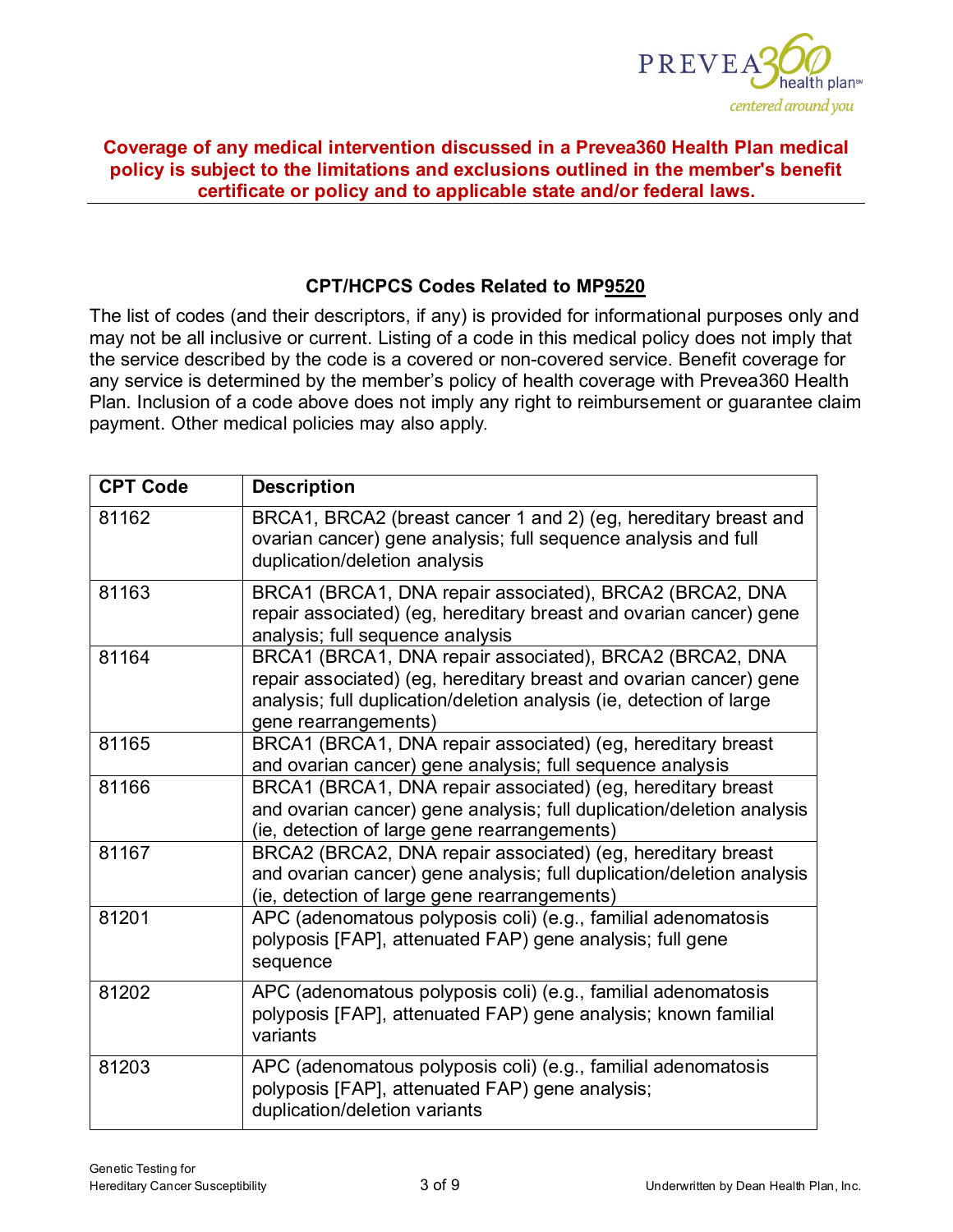

| <b>CPT Code</b> | <b>Description</b>                                                                                                                                                                                                                                        |  |
|-----------------|-----------------------------------------------------------------------------------------------------------------------------------------------------------------------------------------------------------------------------------------------------------|--|
| 81212           | BRCA1, BRCA2 (breast cancer 1 and 2) (e.g., hereditary breast<br>and ovarian cancer) gene analysis; 185delAG, 5385insC, 6174delT<br>variants                                                                                                              |  |
| 81215           | BRCA1 (breast cancer 1) (e.g., hereditary breast and ovarian<br>cancer) gene analysis; known familial variant                                                                                                                                             |  |
| 81216           | BRCA2 (breast cancer 2) (e.g., hereditary breast and ovarian<br>cancer) gene analysis; full sequence analysis                                                                                                                                             |  |
| 81217           | BRCA2 (breast cancer 2) (e.g., hereditary breast and ovarian<br>cancer) gene analysis; known familial variant                                                                                                                                             |  |
| 81228           | Cytogenomic constitutional (genome-wide) microarray analysis;<br>interrogation of genomic regions for copy number variants (e.g.,<br>bacterial artificial chromosome [BAC] or oligo-based comparative<br>genomic hybridization [CGH] microarray analysis) |  |
| 81288           | MLH1 (mutL homolog 1, colon cancer, nonpolyposis type 2) (e.g.,<br>hereditary non-polyposis colorectal cancer, Lynch syndrome) gene<br>analysis; promoter methylation analysis                                                                            |  |
| 81292           | MLH1 (mutL homolog 1, colon cancer, nonpolyposis type 2) (e.g.,<br>hereditary non-polyposis colorectal cancer, Lynch syndrome) gene<br>analysis; full sequence analysis                                                                                   |  |
| 81293           | MLH1 (mutL homolog 1, colon cancer, nonpolyposis type 2) (e.g.,<br>hereditary non-polyposis colorectal cancer, Lynch syndrome) gene<br>analysis; known familial variants                                                                                  |  |
| 81294           | MLH1 (mutL homolog 1, colon cancer, nonpolyposis type 2) (e.g.,<br>hereditary non-polyposis colorectal cancer, Lynch syndrome) gene<br>analysis; duplication/deletion variants                                                                            |  |
| 81295           | MSH2 (mutS homolog 2, colon cancer, nonpolyposis type 1) (e.g.,<br>hereditary non-polyposis colorectal cancer, Lynch syndrome) gene<br>analysis; full sequence analysis                                                                                   |  |
| 81296           | MSH2 (mutS homolog 2, colon cancer, nonpolyposis type 1) (e.g.,<br>hereditary non-polyposis colorectal cancer, Lynch syndrome) gene<br>analysis; known familial variants                                                                                  |  |
| 81297           | MSH2 (mutS homolog 2, colon cancer, nonpolyposis type 1) (eg,<br>hereditary non-polyposis colorectal cancer, Lynch syndrome) gene<br>analysis; duplication/deletion variants                                                                              |  |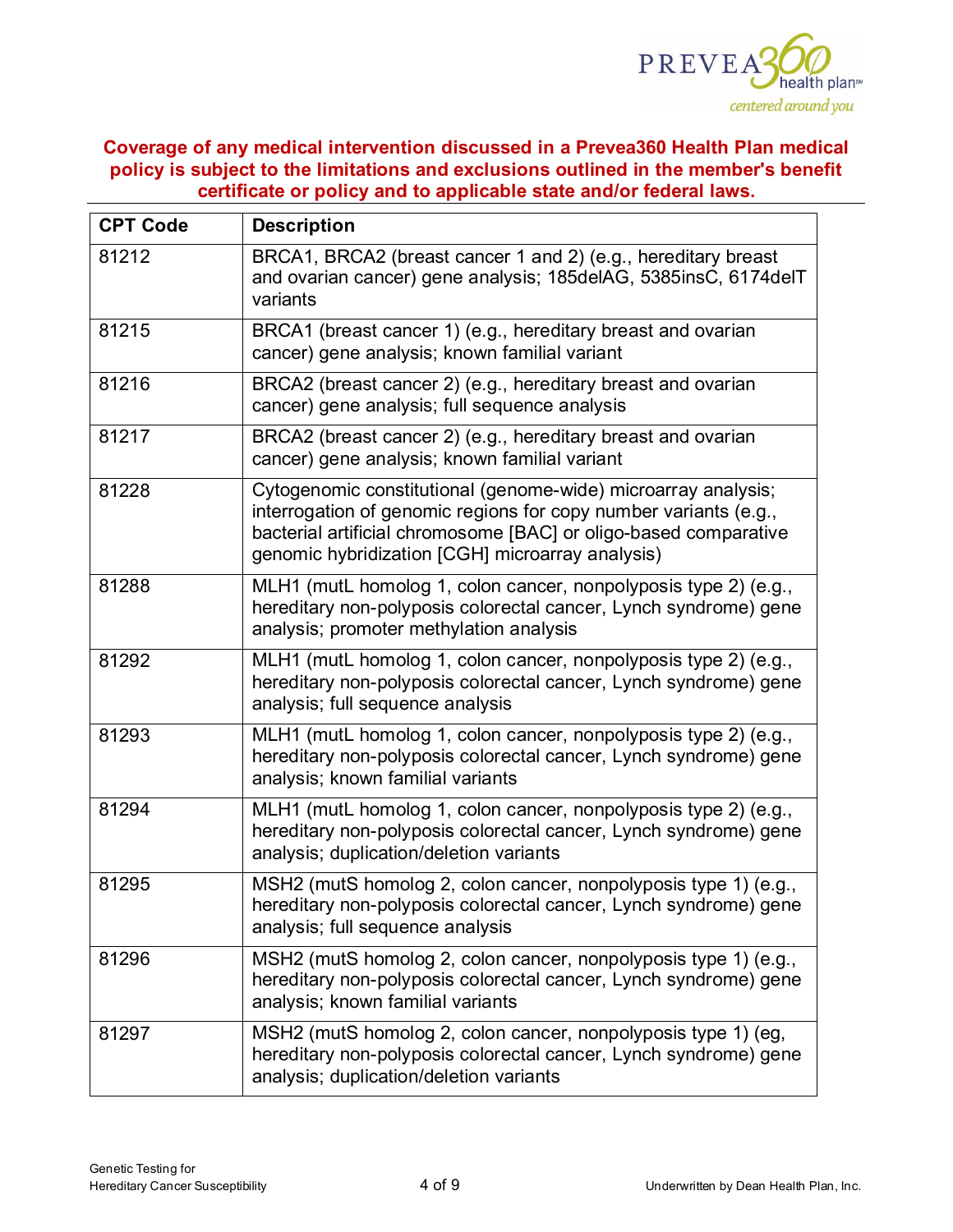

| <b>CPT Code</b> | <b>Description</b>                                                                                                                                                                                                                                |  |  |
|-----------------|---------------------------------------------------------------------------------------------------------------------------------------------------------------------------------------------------------------------------------------------------|--|--|
| 81298           | MSH6 (mutS homolog 6 [E. coli]) (e.g., hereditary non-polyposis<br>colorectal cancer, Lynch syndrome) gene analysis; full sequence<br>analysis                                                                                                    |  |  |
| 81299           | MSH6 (mutS homolog 6 [E. coli]) (e.g., hereditary non-polyposis<br>colorectal cancer, Lynch syndrome) gene analysis; known familial<br>variants                                                                                                   |  |  |
| 81300           | MSH6 (mutS homolog 6 [E. coli]) (e.g., hereditary non-polyposis<br>colorectal cancer, Lynch syndrome) gene analysis;<br>duplication/deletion variants                                                                                             |  |  |
| 81301           | Microsatellite instability analysis (e.g., hereditary non-polyposis<br>colorectal cancer, Lynch syndrome) of markers for mismatch repair<br>deficiency (e.g., BAT25, BAT26), includes comparison of<br>neoplastic and normal tissue, if performed |  |  |
| 81317           | PMS2 (postmeiotic segregation increased 2 [S. cerevisiae]) (e.g.,<br>hereditary non-polyposis colorectal cancer, Lynch syndrome) gene<br>analysis; full sequence analysis                                                                         |  |  |
| 81318           | PMS2 (postmeiotic segregation increased 2 [S. cerevisiae]) (e.g.,<br>hereditary non-polyposis colorectal cancer, Lynch syndrome) gene<br>analysis; known familial variants                                                                        |  |  |
| 81319           | PMS2 (postmeiotic segregation increased 2 [S. cerevisiae]) (e.g.,<br>hereditary non-polyposis colorectal cancer, Lynch syndrome) gene<br>analysis; duplication/deletion variants                                                                  |  |  |
| 81321           | PTEN (phosphatase and tensin homolog) (e.g., Cowden syndrome,<br>PTEN hamartoma tumor syndrome) gene analysis; full sequence<br>analysis                                                                                                          |  |  |
| 81322           | PTEN (phosphatase and tensin homolog) (e.g., Cowden syndrome,<br>PTEN hamartoma tumor syndrome) gene analysis; known familial<br>variant                                                                                                          |  |  |
| 81323           | PTEN (phosphatase and tensin homolog) (e.g., Cowden syndrome,<br>PTEN hamartoma tumor syndrome) gene analysis;<br>duplication/deletion variant                                                                                                    |  |  |
| 81401           | Molecular Pathology Procedure Level 2                                                                                                                                                                                                             |  |  |
| 81403           | Molecular Pathology Procedure Level 4                                                                                                                                                                                                             |  |  |
| 81404           | Molecular Pathology Procedure Level 5                                                                                                                                                                                                             |  |  |
| 81405           | Molecular Pathology Procedure Level 6                                                                                                                                                                                                             |  |  |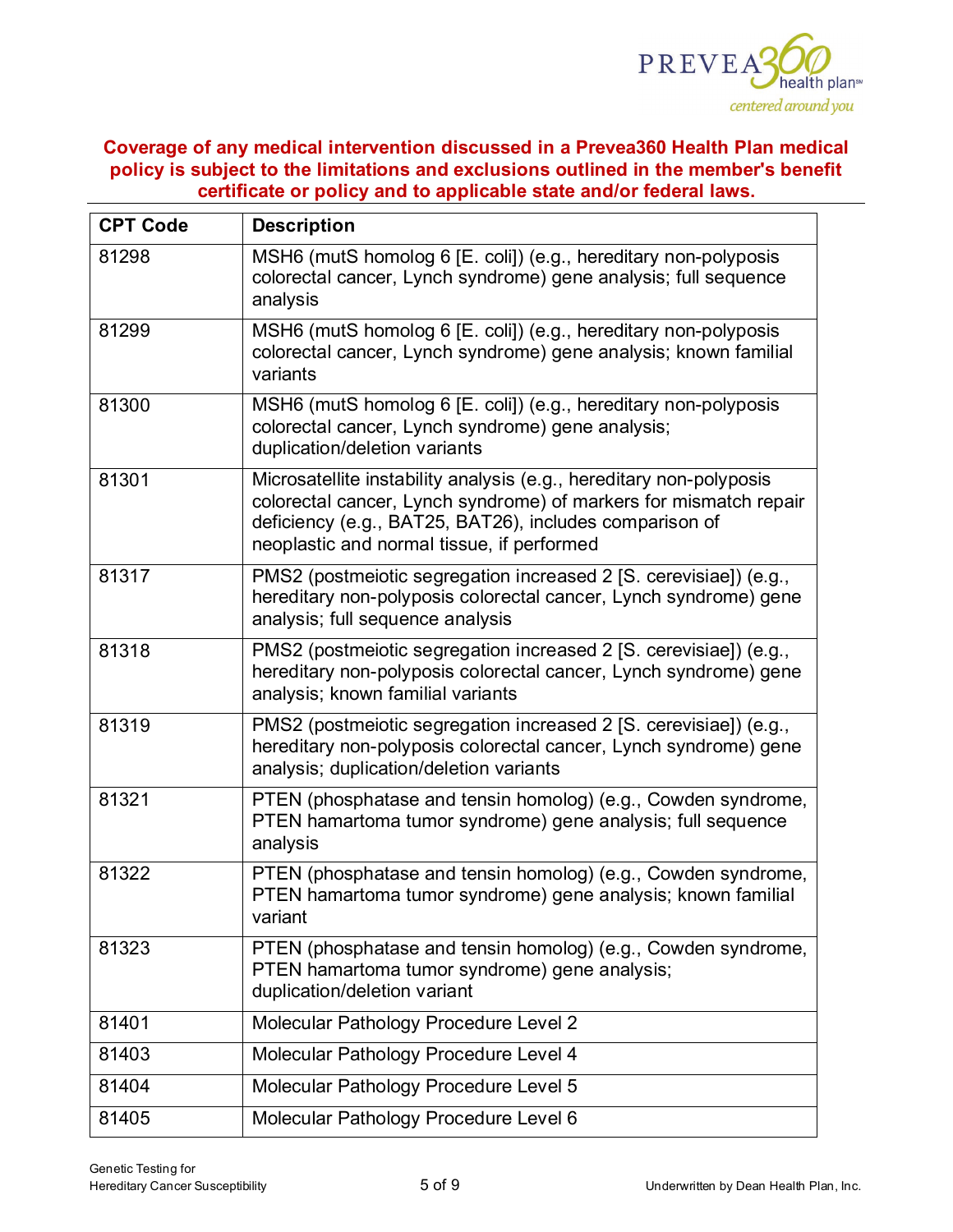

| <b>CPT Code</b> | <b>Description</b>                                                                                                                                                                                                                                                                                                    |  |
|-----------------|-----------------------------------------------------------------------------------------------------------------------------------------------------------------------------------------------------------------------------------------------------------------------------------------------------------------------|--|
| 81406           | Molecular Pathology Procedure Level 7                                                                                                                                                                                                                                                                                 |  |
| 81407           | Molecular Pathology Procedure Level 8                                                                                                                                                                                                                                                                                 |  |
| 81408           | Molecular Pathology Procedure Level 9                                                                                                                                                                                                                                                                                 |  |
| 81432           | Hereditary breast cancer-related disorders (e.g., hereditary breast<br>cancer, hereditary ovarian cancer, hereditary endometrial cancer);<br>genomic sequence analysis panel, must include sequencing of at<br>least 10 genes, always including BRCA1, BRCA2, CDH1, MLH1,<br>MSH2, MSH6, PALB2, PTEN, STK11, and TP53 |  |
| 81433           | Hereditary breast cancer-related disorders (e.g., hereditary breast<br>cancer, hereditary ovarian cancer, hereditary endometrial cancer);<br>duplication/deletion analysis panel, must include analyses for<br>BRCA1, BRCA2, MLH1, MSH2, and STK11                                                                    |  |
| 81435           | Hereditary colon cancer disorders (e.g., Lynch syndrome, PTEN<br>hamartoma syndrome, Cowden syndrome, familial adenomatosis<br>polyposis); genomic sequence analysis panel, must include<br>sequencing of at least 10 genes, including APC, BMPR1A, CDH1,<br>MLH1, MSH2, MSH6, MUTYH, PTEN, SMAD4, and STK11          |  |
| 81436           | Hereditary colon cancer disorders (e.g., Lynch syndrome, PTEN<br>hamartoma syndrome, Cowden syndrome, familial adenomatosis<br>polyposis); duplication/deletion analysis panel, must include<br>analysis of at least 5 genes, including MLH1, MSH2, EPCAM,<br>SMAD4, and STK11                                        |  |
| 81437           | Hereditary neuroendocrine tumor disorders (eg, medullary thyroid<br>carcinoma, parathyroid carcinoma, malignant pheochromocytoma<br>or paraganglioma); genomic sequence analysis panel, must<br>include sequencing of at least 6 genes, including MAX, SDHB,<br>SDHC, SDHD, TMEM127, and VHL                          |  |
| 81438           | Hereditary neuroendocrine tumor disorders (e.g., medullary thyroid<br>carcinoma, parathyroid carcinoma, malignant pheochromocytoma<br>or paraganglioma); duplication/deletion analysis panel, must<br>include analyses for SDHB, SDHC, SDHD, and VHL                                                                  |  |
| 81479           | Unlisted molecular pathology procedure                                                                                                                                                                                                                                                                                |  |
| S3840           | DNA analysis for germline mutations of the RET proto-oncogene<br>for susceptibility to multiple endocrine neoplasia type 2                                                                                                                                                                                            |  |
| S3842           | Genetic testing for Von Hippel-Lindau disease                                                                                                                                                                                                                                                                         |  |
| 0012M           | Oncology (urothelial), mRNA, gene expression profiling by real-<br>time quantitative PCR of five genes (MDK, HOXA13, CDC2                                                                                                                                                                                             |  |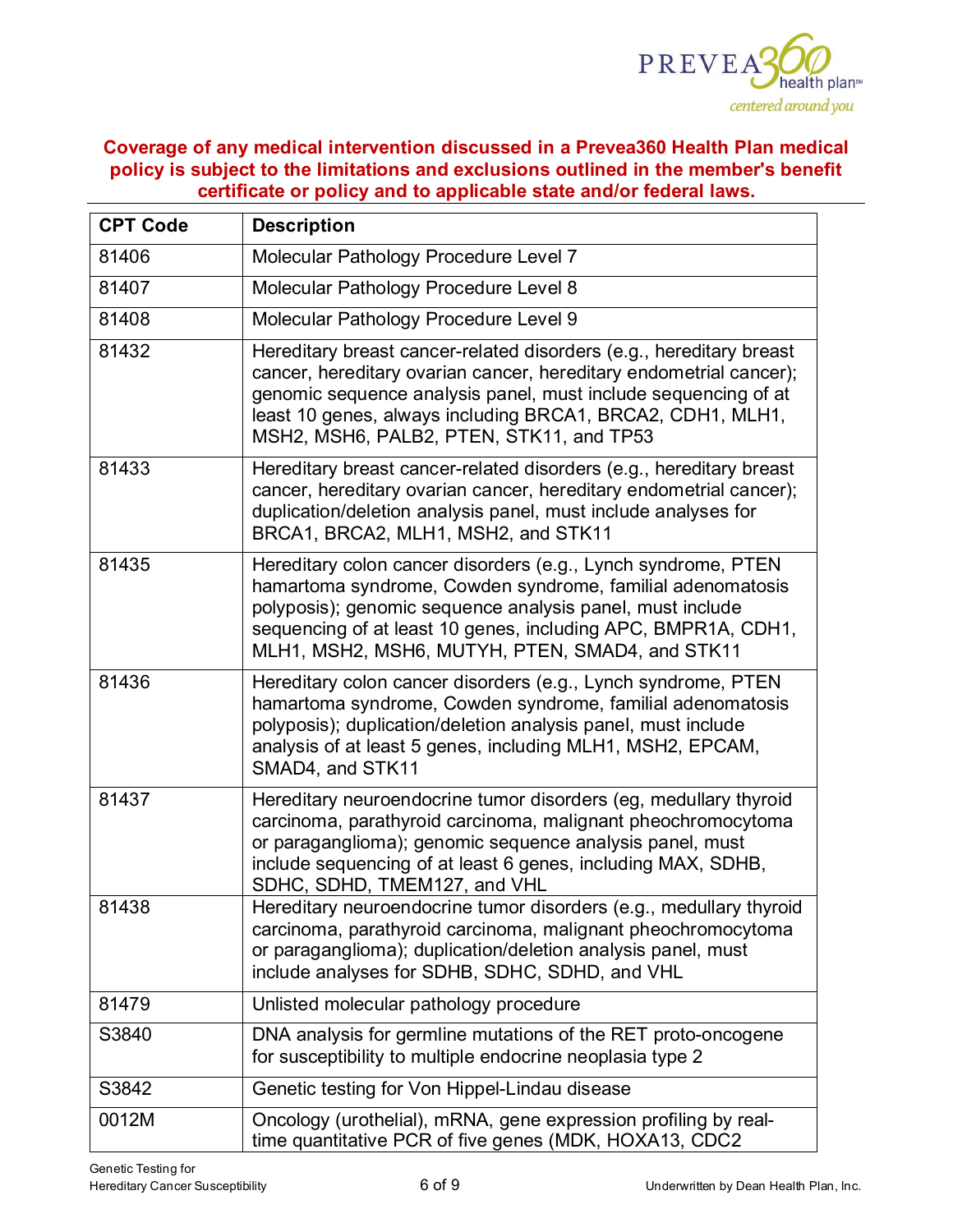

| <b>CPT Code</b> | <b>Description</b>                                                                                                                                                                                                                                                                                                                                                                                                             |  |
|-----------------|--------------------------------------------------------------------------------------------------------------------------------------------------------------------------------------------------------------------------------------------------------------------------------------------------------------------------------------------------------------------------------------------------------------------------------|--|
|                 | [CDK1], IGFBP5, and CXCR2), utilizing urine, algorithm reported<br>as a risk score for having urothelial carcinoma                                                                                                                                                                                                                                                                                                             |  |
| 0013M           | Oncology (urothelial), mRNA, gene expression profiling by real-<br>time quantitative PCR of five genes (MDK, HOXA13, CDC2<br>[CDK1], IGFBP5, and CXCR2), utilizing urine, algorithm reported<br>as a risk score for having recurrent urothelial carcinoma                                                                                                                                                                      |  |
| 0101U           | Hereditary colon cancer disorders (eg, Lynch syndrome, PTEN<br>hamartoma syndrome, Cowden syndrome, familial adenomatosis<br>polyposis), genomic sequence analysis panel utilizing a<br>combination of NGS, Sanger, MLPA, and array CGH, with MRNA<br>analytics to resolve variants of unknown significance when<br>indicated (15 genes [sequencing and deletion/duplication], EPCAM<br>and GREM1 [deletion/duplication only]) |  |
| 0103U           | Hereditary ovarian cancer (eg, hereditary ovarian cancer,<br>hereditary endometrial cancer), genomic sequence analysis panel<br>utilizing a combination of NGS, Sanger, MLPA, and array CGH,<br>with MRNA analytics to resolve variants of unknown significance<br>when indicated (24 genes [sequencing and deletion/duplication],<br>EPCAM [deletion/duplication only])                                                       |  |
| 0129U           | Hereditary breast cancer-related disorders (eg, hereditary breast<br>cancer, hereditary ovarian cancer, hereditary endometrial cancer),<br>genomic sequence analysis and deletion/duplication analysis panel<br>(ATM, BRCA1, BRCA2, CDH1, CHEK2, PALB2, PTEN, and TP53)                                                                                                                                                        |  |
| 0130U           | Hereditary colon cancer disorders (eg, Lynch syndrome, PTEN<br>hamartoma syndrome, Cowden syndrome, familial adenomatosis<br>polyposis), targeted mRNA sequence analysis panel (APC, CDH1,<br>CHEK2, MLH1, MSH2, MSH6, MUTYH, PMS2, PTEN, and TP53)<br>(List separately in addition to code for primary procedure)                                                                                                             |  |
| 0131U           | Hereditary breast cancer-related disorders (eg, hereditary breast<br>cancer, hereditary ovarian cancer, hereditary endometrial cancer),<br>targeted mRNA sequence analysis panel (13 genes)                                                                                                                                                                                                                                    |  |
| 0132U           | Hereditary ovarian cancer-related disorders (eg, hereditary breast<br>cancer, hereditary ovarian cancer, hereditary endometrial cancer),<br>targeted mRNA sequence analysis panel (17 genes)                                                                                                                                                                                                                                   |  |
| 0133U           | Hereditary prostate cancer-related disorders, targeted mRNA<br>sequence analysis panel (11 genes) (List separately in addition to<br>code for primary procedure) (e.g. RNA Insight ProstateNext)                                                                                                                                                                                                                               |  |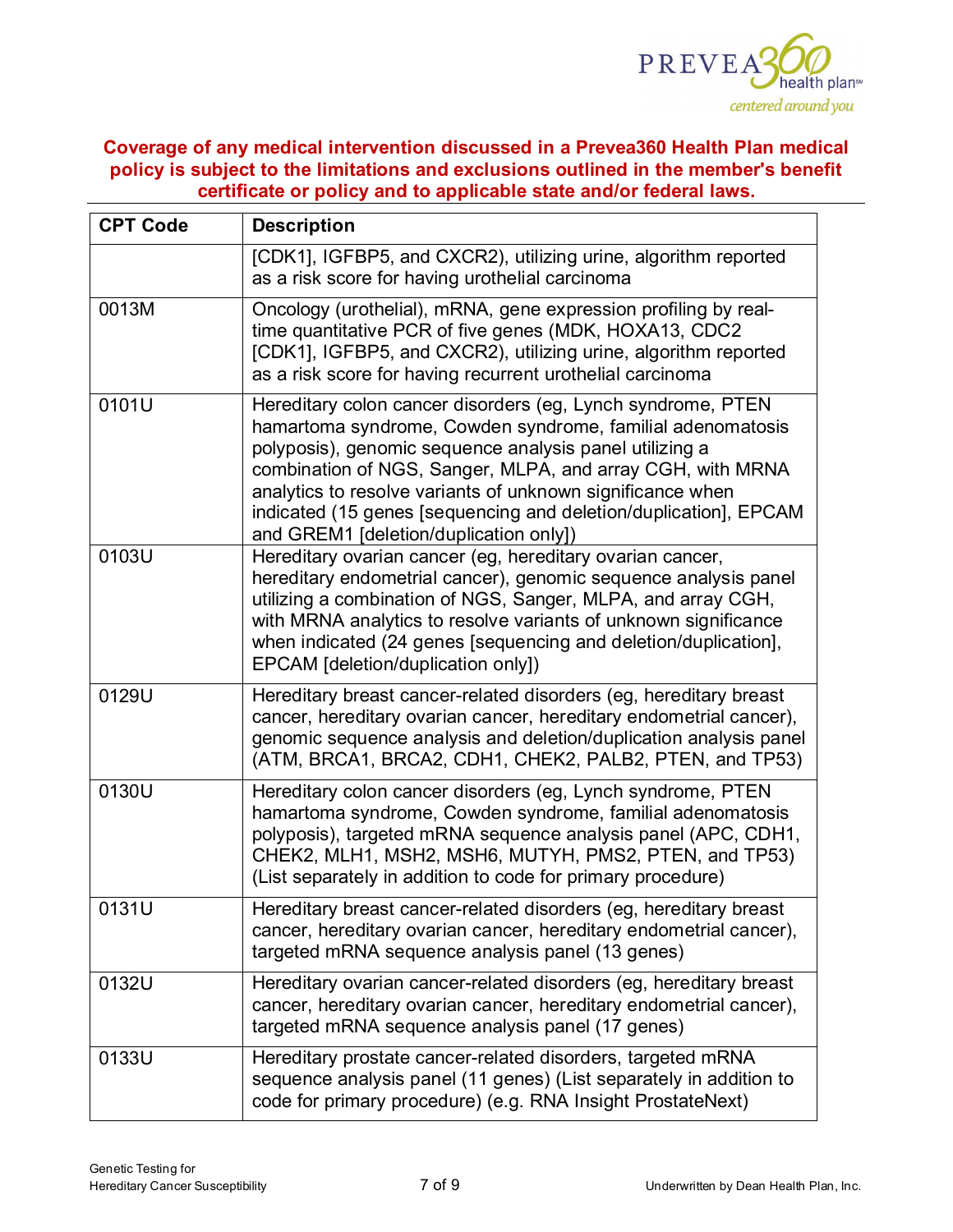

| <b>CPT Code</b> | <b>Description</b>                                                                                                                                                                                                                                                                                                                                                                                                          |  |
|-----------------|-----------------------------------------------------------------------------------------------------------------------------------------------------------------------------------------------------------------------------------------------------------------------------------------------------------------------------------------------------------------------------------------------------------------------------|--|
| 0134U           | Hereditary pan cancer (eg, hereditary breast and ovarian cancer,<br>hereditary endometrial cancer, hereditary colorectal cancer),<br>targeted mRNA sequence analysis panel (18 genes)                                                                                                                                                                                                                                       |  |
| 0135U           | Hereditary gynecological cancer (eg, hereditary breast and ovarian<br>cancer, hereditary endometrial cancer, hereditary colorectal<br>cancer), targeted mRNA sequence analysis panel (12 genes)                                                                                                                                                                                                                             |  |
| 0157U           | APC (APC regulator of WNT signaling pathway) (eg, familial<br>adenomatosis polyposis [FAP]) mRNA sequence analysis (List<br>separately in addition to code for primary procedure) (e.g.<br>CustomNext + RNA: APC)                                                                                                                                                                                                           |  |
| 0158U           | MLH1 (mutL homolog 1) (eg, hereditary non-polyposis colorectal<br>cancer, Lynch syndrome) mRNA sequence analysis (List<br>separately in addition to code for primary procedure) (e.g.<br>CustomNest = RNA: MLH1)                                                                                                                                                                                                            |  |
| 0162U           | Hereditary colon cancer (Lynch syndrome), targeted mRNA<br>sequence analysis panel (MLH1, MSH2, MSH6, PMS2) (List<br>separately in addition to code for primary procedure)                                                                                                                                                                                                                                                  |  |
| 0163U           | Oncology (colorectal) screening, biochemical enzyme-linked<br>immunosorbent assay (ELISA) of 3 plasma or serum proteins<br>(teratocarcinoma derived growth factor-1 [TDGF-1, Cripto-1],<br>carcinoembryonic antigen [CEA], extracellular matrix protein<br>[ECM]), with demographic data (age, gender, CRC-screening<br>compliance) using a proprietary algorithm and reported as<br>likelihood of CRC or advanced adenomas |  |